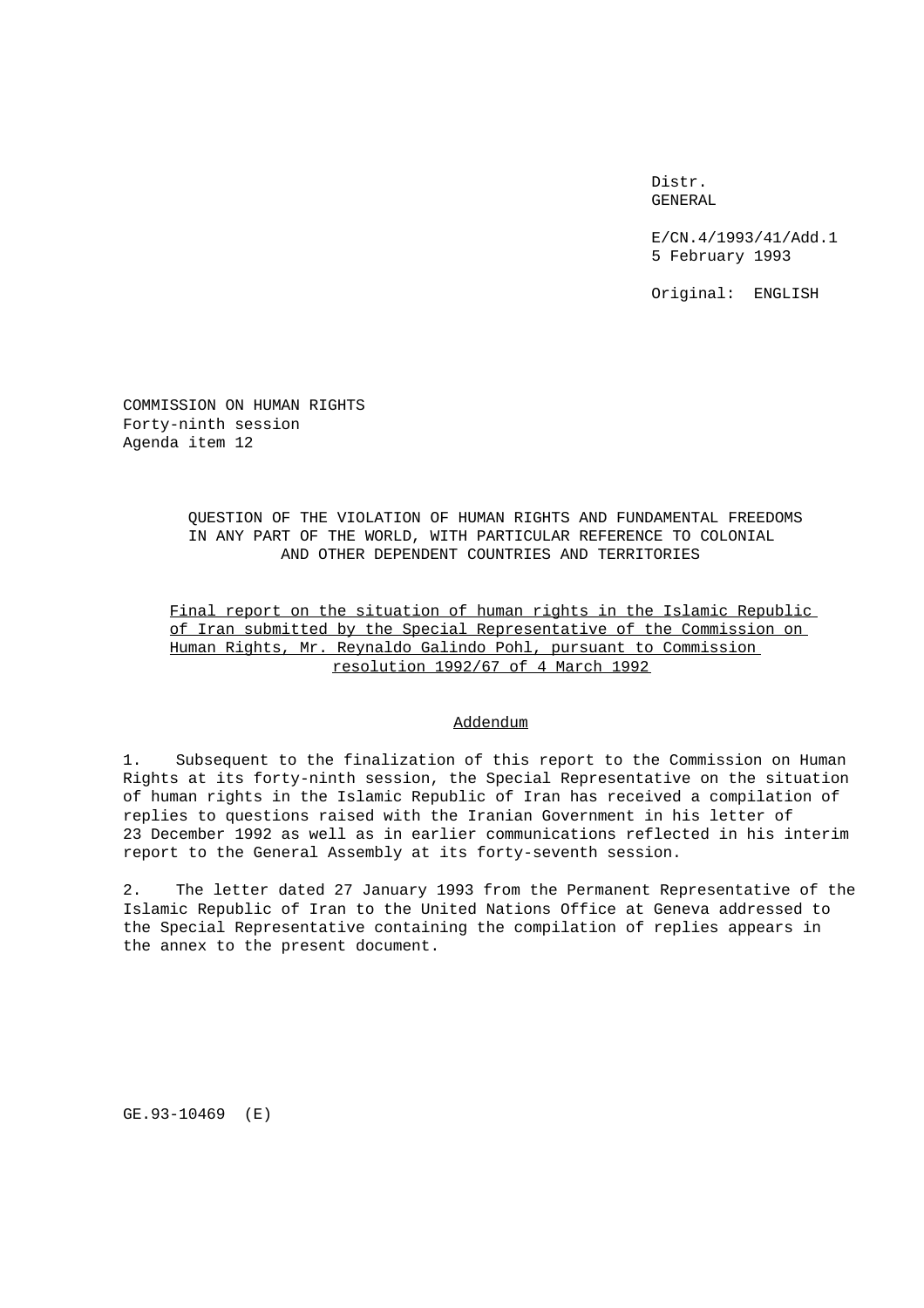## ANNEX

With reference to your letter of 23 December 1992 in which a number of allegations were brought to the attention of the Government of the Islamic Republic of Iran, I have the honour to transmit a compilation of replies to your questions raised in both the above-cited communication as well as your interim report to the Forty-Seventh Session of the General Assembly.

I would also like to inform you that the list of more than 1,500 (one thousand five hundred) prisoners who were granted amnesty in the first half of 1992 and 1,700 (one thousand seven hundred) prisoners in January 1993 is ready for submission and will be transmitted as soon as we receive it from the capital. Therefore, on this account, more than 3,200 (three thousand two hundred) prisoners had been amnestied during last year.

It would be appreciated if these replies would be made to reflect in your introductory statement before the forty-ninth session of the Commission on Human Rights and be incorporated in your final report.

> (Signed): Sirous Nasseri Ambassador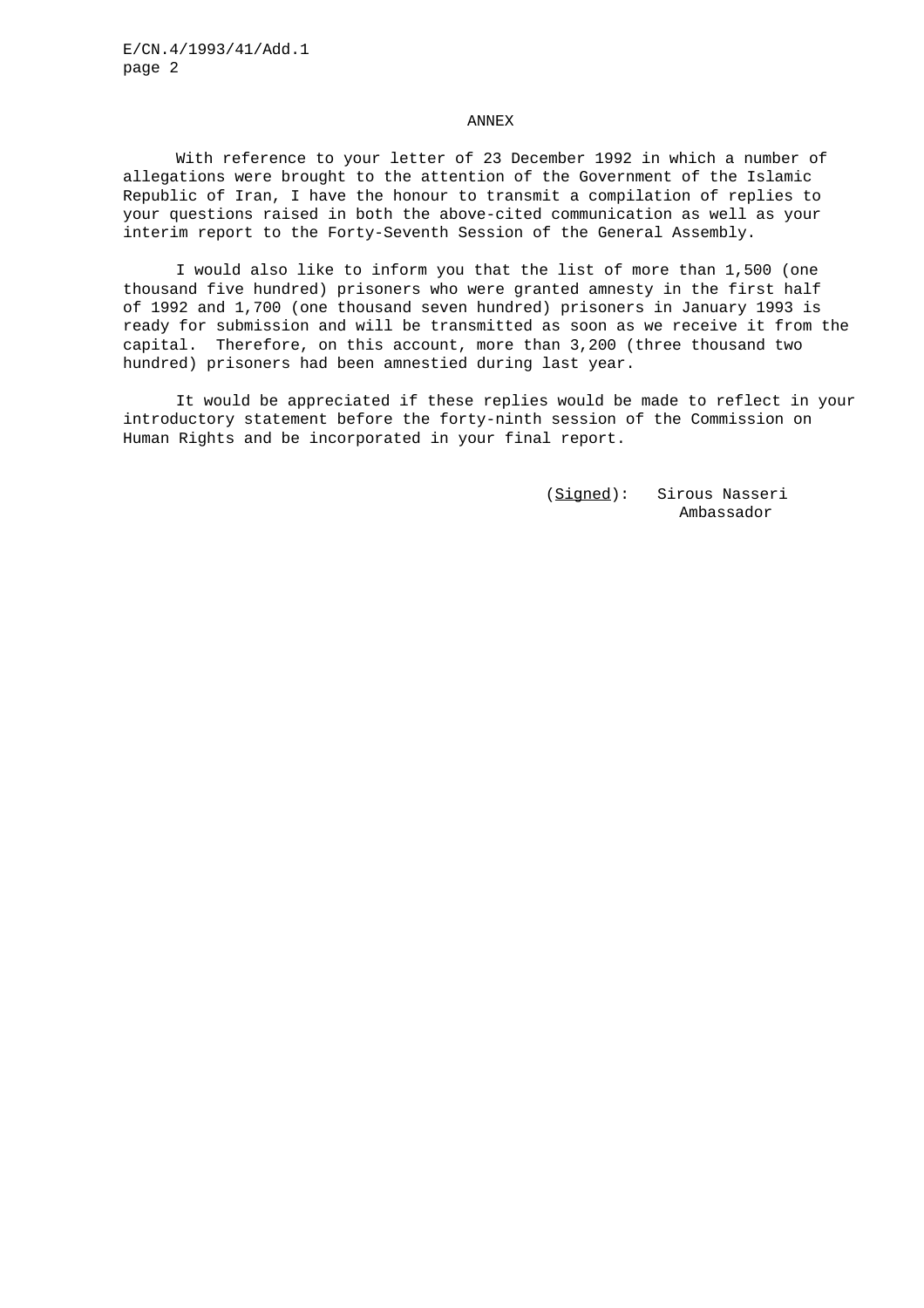I. REPLIES CONCERNING QUESTIONS PENDING IN THE SPECIAL REPRESENTATIVE'S INTERIM REPORT TO THE GENERAL ASSEMBLY AT ITS FORTY-SEVENTH SESSION (A/47/617)\*

1. (Para. 29) On 28 June there were no executions in Shiraz.

2. In July, six persons were sentenced to death in the Province of Khorasan, two of whom were Afghan nationals. Those six persons illegally imported armaments and a hundred tons of drugs through the eastern borders of the country, stole livestock from villages and carried them out of the country; as well as three cases of rebellious acts such as disputing with the armed forces and killing two border guards and wounding two others. There are several Afghan citizens who have migrated to eastern Iran due to the war and insecurity in Afghanistan. The Afghan citizens got married to Iranians and abandoned their nationality and obtained Iranian nationality; thus the existing ancient cultural relations between Iran and Afghanistan and between the citizens of these two countries. With regard to the arrest and punishment of culprits, there is no discrimination between Iranian nationals and foreigners - punishments are issued according to wrong acts committed. (Para. 30)

3. In July, four persons were sentenced to death for drug trafficking. It should be mentioned that huge turnovers in drug trafficking, Iran being peripherally situated, favours the transport and transfer of these drugs for consumption to Europe and other countries. The difficulties in controlling the tracks of drug traffickers in Iran are due to its mountainous setting as well as large areas of desert; the neighbouring countries' inability to cooperate in cutting down drug trafficking; the instability of the central Government on the Afghan border; drug traffickers being very well equipped with advanced technology armaments (up till now drug traffickers have caused the crash of several helicopters guarding borders, as well as using advanced missiles to prevent effective control of the borders); and a considerable tendency among our citizens for transiting drugs. For the reasons mentioned above, if the campaign against drug trafficking is not intensified to limit the consumption of drugs, a large quantity of drugs will be transferred to European countries. (Para. 33)

4. Mr. Yahya Kafshdar's consumption of non-standardized alcoholic drinks poisoned him and he died while being transported to the hospital. The medical documents confirmed the reason for his death. He has not had any trial or conviction record, either temporary or permanent in Ardabil. (Para. 34)

5. Prisoners, after completing their term in prison, without presenting any guarantee or bail, are liberated and they enjoy a normal life. At this stage there is no prisoner who after having served his term of imprisonment and regrets his acts has his claim for regret denied. (Para. 65)

 $\overline{\phantom{a}}$ 

<sup>\*</sup> Paragraph to which reply refers is indicated in parenthesis.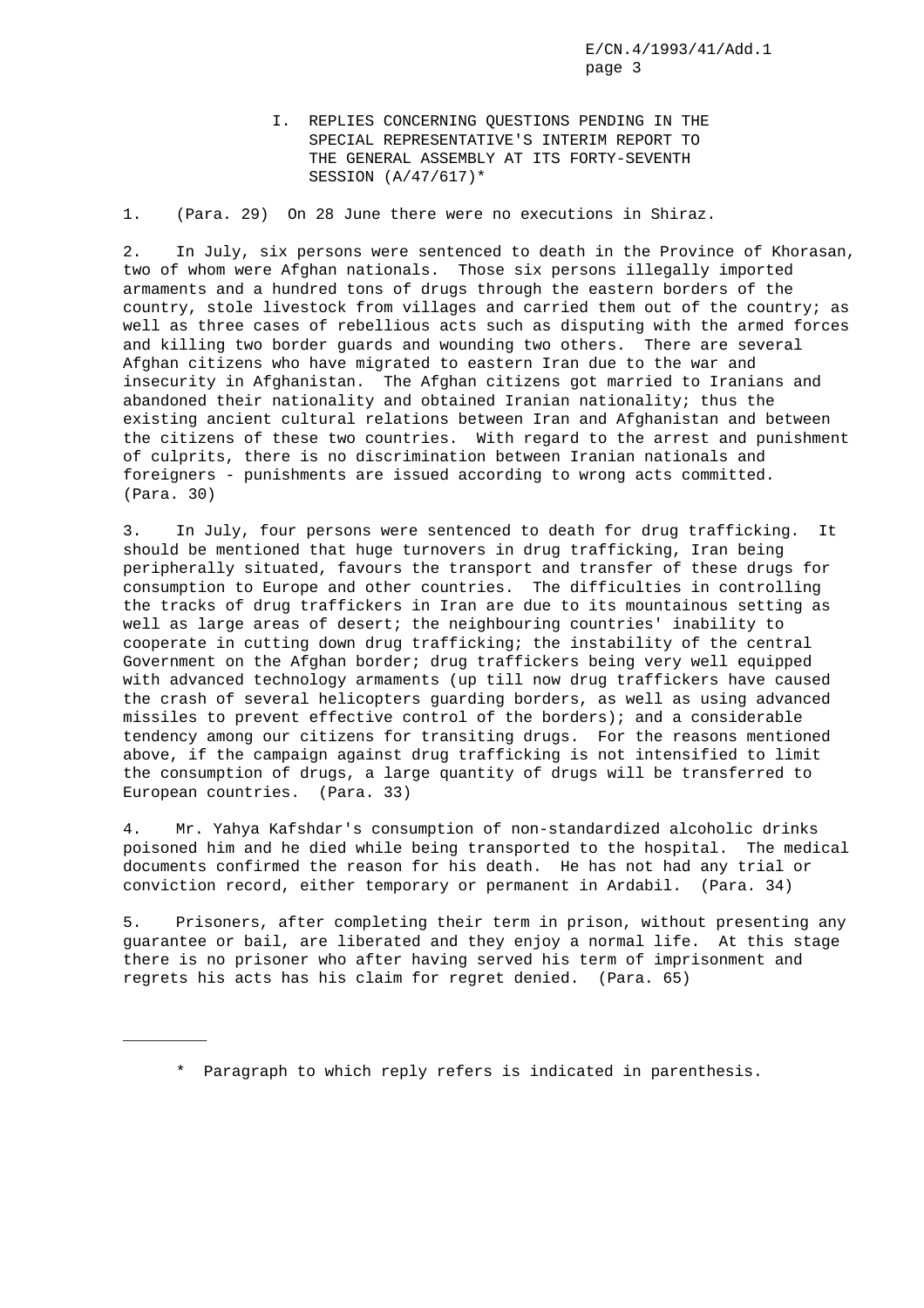6. There exists an antipathetic atmosphere in Iran to prisoners, who usually after they have been released encounter several problems including: rejection by society, no access to suitable jobs and debts resulting from their term of imprisonment. Therefore some of them return to their illegal activities. The judicial system, to assist prisoners who complete their term of imprisonment, and in order to prevent them from recividism, has established social assistance offices for them. Furthermore during recent years the judicial system has invested considerably in the field of prevention of crimes in society. (Para. 67)

7. The claim is baseless. Prisoners at the termination of their sentences and during the war as well were freed. Disciplinary regulations plan and implement a schedule of normal life individually and in association with others. To this end, the organization of prisons have devoted suitable sports facilities (football fields, covered floors for volleyball, basketball, swimming pools, a gymnasium for exercising, etc.) and cultural establishments (halls for theatres and movies, library) etc. In addition to the above-named facilities, in all prisons, prisoners have access to the mass media, through radio, television, newspapers, magazines, etc. and can take advantage appropriately of those facilities. These establishments have been visited by special representatives during their travel to the Islamic Republic of Iran. (Para. 64)

8. The answer was given in reply to paragraph 25. Furthermore, records could be obtained from Messrs. Hamid Nadri, Mohammad Salami, Bechar Shabibi and Mosen Sarmadi. The Organization of Peoples Mojahedin of Iran has explained in a declaration that Mosen Sarmadi and Mohammad Salemi (Salami) in an operation called MORVID (operation of the massacre of the Kurds during the popular uprising) have been killed in the north of Iraq. Therefore the referred claim cannot be genuine. (Para. 24)

9. The statement made in this paragraph is correct. (Para. 26)

10. No record of detention of Mr. Ali Zamatkershan was obtained. A person called Ali Reza Zamat Kersh was detained by the police for giving shelter for contraband goods of combustibles (gas and gasoline) but due to his regret and ignorance of his crimes by the verdict of the court he got released. (Para. 82)

11. See paragraph 27. (Para. 74)

12. In the rebellion of Mashhad, rebels prevented the recognition of their identity by covering their faces with black scarves. This action caused panic among women and children. For this reason some Iranian authorities' statements have been made on this subject. (Para. 76)

13. There is no temporary or permanent detention record for Messrs. Hassan Hendi, Reza Khalagi and Ahmad Ghiyasi. In addition, operations of house-to-house investigations have not been undertaken in Shush and this claim is false. (Para. 79)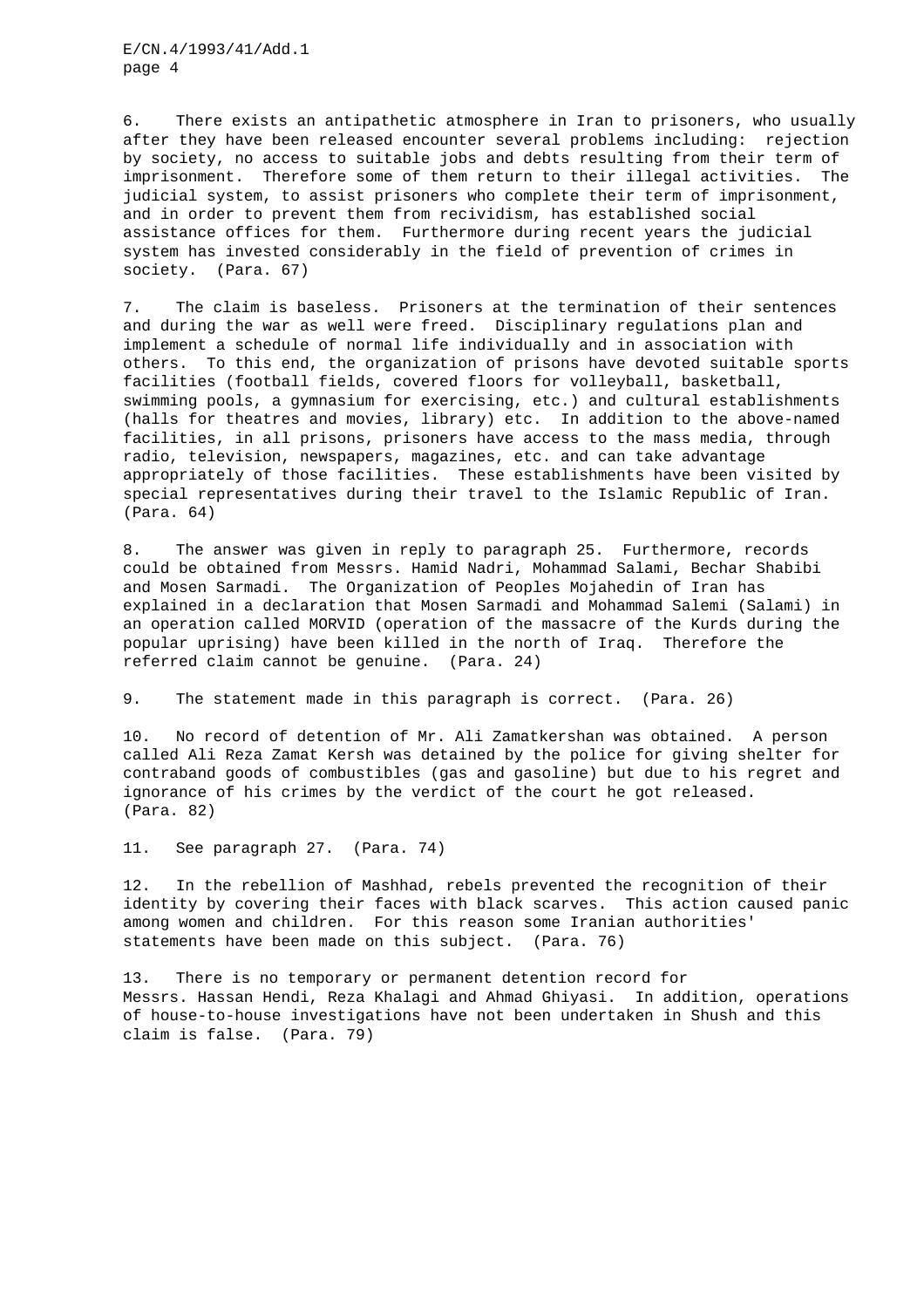14. For police to suspect, accuse or arrest someone they should obtain authorization from the Attorney General and present their legal documents to the accused or to his/her parents. (Para. 80)

15. The subject referred to in these paragraphs is refuted. Since the period of revolution till the present time no cultural facilities have been confiscated or banned by the judiciary. (Paras. 92 and 93)

16. It should be mentioned that the Ayatollah Fazel Lankarani has no official or temporary occupation in the Islamic Republic of Iran. His explanation is in contrast to the cultural policies of the Islamic Republic of Iran. With regard to freedom of expression, he, as the professor in Hozeh Elmieh of Gom, has his own activities and can express his ideas as he wishes. The Ministry of Islamic Culture and Guidance in a declaration expressed his agreements with those views expressed by various groups. (Para. 95)

17. Although the Tehran Times newspaper claims that newspapers in Iran are afflicted with self-censorship, the problems regarding the press corp in Iran derive from entirely different issues than those described by the Special Representative in the form of a claim. The press situation in the Islamic Republic of Iran has passed through its developing stages, and at present, there hardly exists any other country in the region, or basically in the developing world at large, such extended freedom within the political, social, economic and artistic contexts of the law. Officials are criticized daily in the press, and their offences are publicized to the people. Although some political groups claim that the Government should exercise more supervision over the press, and some government officials have been accused of being deficient for ignoring these requests or in their respect for freedom of the press, the Government continually insists on maintaining freedom of the press. (Para. 91)

18. This claim is denied. In spite of the Special Representative's three trips to Tehran and his direct observation of the situation in the country in this regard, by presenting such claims, instead of highlighting the enthusiasm for assistance and cooperation for the promotion of human rights, creates a negative image related to propagandistic systems of the enemy. In the Islamic Republic of Iran, possession of the machines mentioned does not require any special permission, and in fact, there are hundreds, thousands or perhaps millions of typewriters, photocopiers, computers, fax or shortwave transmitters in the possession of the people. (Paras. 92 and 93)

## 19. Paragraph 94 is denied.

20. The publishing licence of the monthly Farad magazine was suspended due to its insults to Islamic values and society. This suspension was decided by the Licence Issuance Committee for Publication, comprised of representatives of the judicial branch, the press corps, the Islamic Consultative Assembly and the executive branch of the Government, with respect to the press laws and the Law of Cultural Heritage adopted by the parliament. Mr. Nasser Arabha was tried in court in the presence of the jury, and was sentenced to six months' imprisonment. At present, he has served most of his imprisonment. (Para. 96)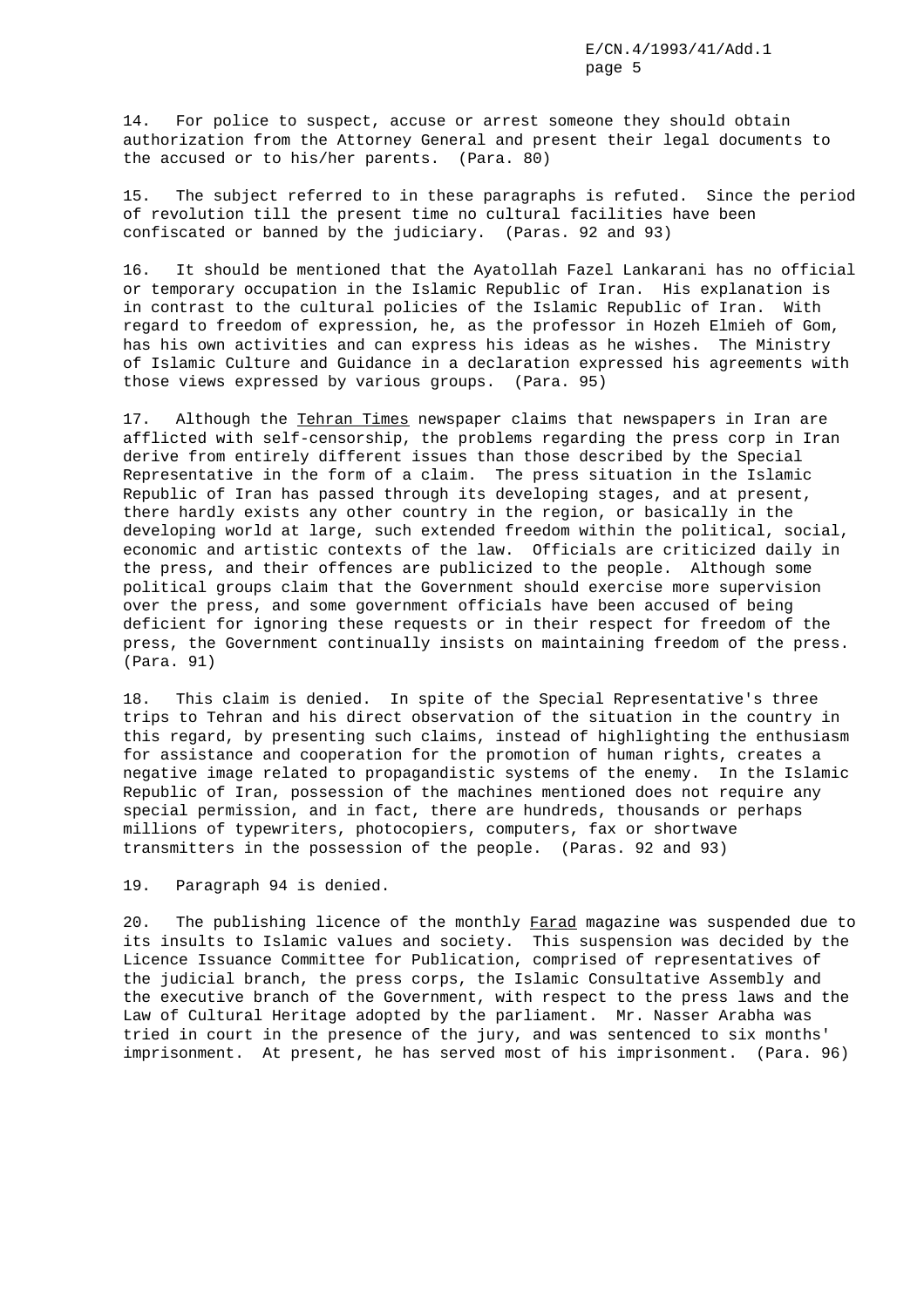21. The members of the Board of Directors of Donya-é-Sokhan magazine were not arrested. (Para. 97)

22. The weekly Zan-é-Rous magazine was not banned and it continues to be published. (Para. 98)

23. The paragraph in question is entirely invalid. During the election, reporters from various countries of the world were invited to Iran, and they participated in election meetings and press conferences in Tehran and other cities. Their reports were published in newspapers and broadcast on radio and television stations throughout the world. Further explanation is that according to the election law adopted by the Islamic Consultative Assembly, mobile campaigning (in the form of convoys and parades) which causes disturbances to public order and traffic is prohibited by law, but the convening of stationary gatherings and meetings during the campaign, in accordance with the law, is without encumbrance. It is noteworthy that as regards the propagatory posters and advertisements which were used by candidates in Tehran and other cities, a large percentage of wall surface was covered by these campaign advertisements, which almost six months later still cover some city walls. (Para. 99)

24. According to the laws of the Islamic Republic of Iran, only persons having the necessary qualifications and with no previous misconduct records may be candidates for election. (Para. 100)

25. As mentioned previously, the cases of individuals committing offences and having judicial files in this regard are under investigation by the Committee of Examination of Competency. (Para. 101)

26. As mentioned before, the Committee of Examination of Competency was established in accordance with the laws adopted by the Islamic Republic of Iran and is performing its legal obligations. (Para. 102)

27. During the election, candidates for the Islamic Consultative Assembly campaigned freely, and the large number and diversity of candidates and ballots attests to this fact. As an example, in a small city in which only 150,000 people had the right to vote, 20 people became candidates, among which the minimum number of votes received was 2,000 and the maximum was 60,000. The competency of the candidates was examined by a delegation comprised of local trustees, representative of the judicial and executive branches of the Government and the "Council of Guardians" which investigated the complaints of the candidates. Some of the candidates, by mobilizing like-minded newspapers, attempted to create an atmosphere in which to exert pressure on the Council of Guardians. Nevertheless, no dispute or clash occurred among the advocates of the various candidates, and this important event took place peacefully throughout the country. (Para. 103)

28. There are no limitations on women to attain professional positions or to continue their studies, and only infrequently are recommendations made to female students concerning a limited number of fields of study. For instance, women choosing mining due to the difficult work conditions might be advised to study in fields in which they have better job opportunities. The Islamic Republic of Iran, through the gender division of schools, has been able to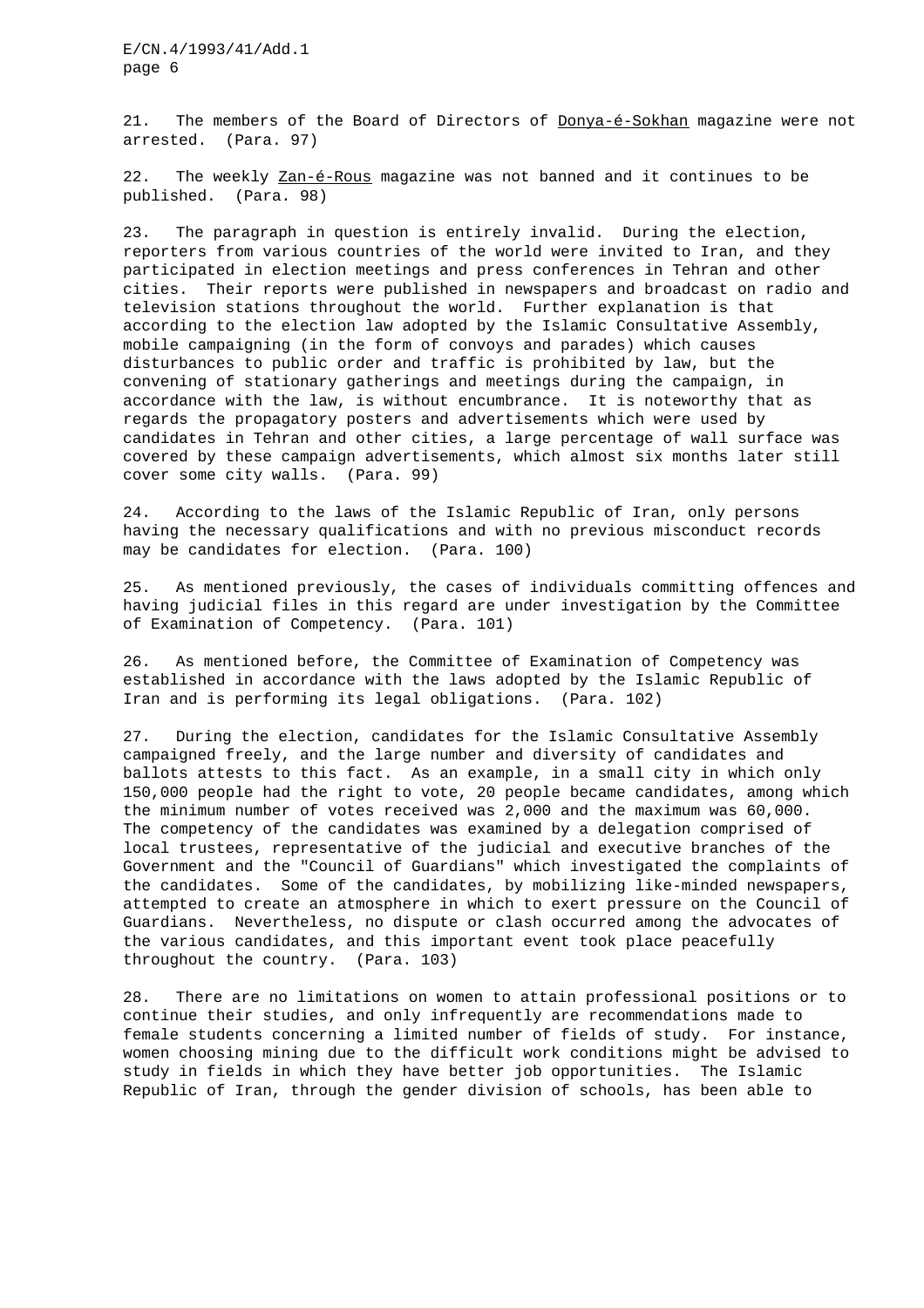provide a better atmosphere for education and to minimize sexual corruption. Female teachers may teach in boys' schools and male teachers in girls' schools; and in small and remote villages schools may be mixed coeducationally due to the meagerness of the student body. No school has been closed down because of a lack of teachers or students. Women are free to travel abroad and there is no restriction on such travel. Considering the fact that the majority of the Iranian people are Muslim, the holy Islamic codes form the basic guidelines for the laws. While women have full freedom of choice to marry and create a family, they freely accept regulations regarding marriage and the limitation of the rights and duties of both men and women, based on such Islamic criteria. Men and women who do not wish to accept the framework of such laws can resort to temporary marriage in which case they have no travel limitations or other conventional responsibilities of a permanent marriage. The presentation of such claims by the Special Representative serves no purpose other than to create a social gap within the Islamic society and focus away from more creditable issues. (Paras. 104 and 105)

29. The freedom to choose a second spouse is among the basic rights of citizens of the Islamic Republic of Iran in order to protect families with no guardians; such a practice is only possible under the supervision of the judicial administration or with the valid permission of the previous family. (Para. 106)

30. The allegations mentioned are invalid and beyond the limits of investigation by the Special Representative. (Para. 107)

31. The legal philosophy of the observation of "Hijab" for women and men in an Islamic society is fully credible and within the context of conventional international laws. Therefore, since more than 95 per cent of people in Iran are Muslim and thereby follow the laws prevailing upon an Islamic society, all follow and support the appropriate laws and regulations on the rights of society. Women and men in a social environment are obliged to observe the covering attire, as covering up to some extent within Western countries has also been recognized as a part of conventional social criteria. As an example in the West, the presence of nude men and women in public places is limited by the regulations of the particular jurisdiction, which has the authority to determine the code acceptable for each place. As such, how does the Special Representative place such authorization of the Islamic Republic, which is within the context of credible international covenants, in question. (Para. 108)

32. While denying the cases mentioned in these paragraphs, the law specifies that in the case where individuals, whether male or female, resort to a certain conduct or behaviour which is contrary to the explicit text of the current laws of the Islamic Republic of Iran or Islamic values, the disciplinary forces will consider such conduct as committing obvious crimes, and are obliged to put the law into effect. Although some political groups believe that women should observe "Hijab" entirely and have criticized the Government for not responding to this matter, until now there have been no confrontations with females who do not observe the "Hijab" properly. It seems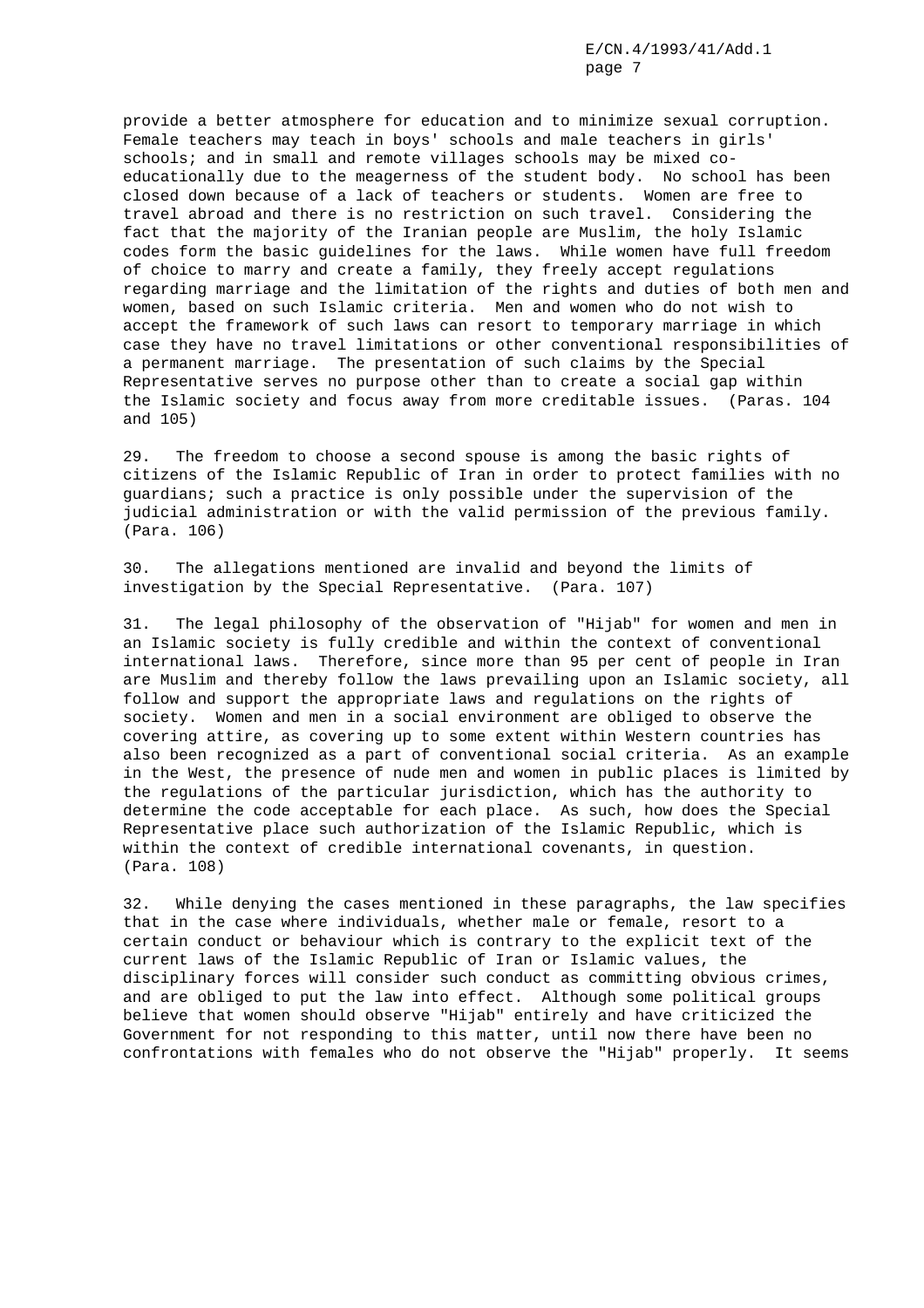that the logic of the Special Representative is more geared to encouraging anarchism rather than supporting conventional international civil and political rights. (Paras. 109-114)

33. According to the investigations, no claim has been made by Amir Assgari, Morshed Ali, or Gholam Reza Koushki to the Ministry of Labour or the Organization of Social Security which are the competent authorities to investigate such matters. Further investigation in this regard is taking place. (Paras. 115-117)

34. Tehran University claims that there are no records regarding Mr. Mohammad Ziai Pour studying there and requests the Special Representative to provide further information on this matter. (Para. 118)

35. Mr. Ismail Movasseghian and Mr. Mehdi Hadji Moniri have not submitted any claims to judicial authorities. It is necessary to present further information about these persons to the Islamic Republic of Iran in order to follow up the case. The government of the city of Ardebil and the Administration of Physical Training express their lack of knowledge about the existence of such a gymnasium. Further investigation in this regard is under way. (Paras. 119 and 120)

36. The subject is under investigation by judicial authorities. (Para. 122)

37. The validity of this claim is denied. Reply to the Human Rights Committee will be forthcoming. (Paras. 123-126)

38. Evidence resulting from official inquiries clearly indicates that Mr. Mahboodi's accident, as reaffirmed by his family, was merely due to his old age, mental and physical disease. No official complaint has yet been received. (Para. 127)

39. The related file of Messrs. Bahman Mithaghi and Kayvan Khalajabadi are under investigation by the competent court. The previous death penalties, after being kept pending, were recently rejected by the Supreme Court. (Para. 128)

40. The file is under investigation. The murderers will be treated in a legal and indiscriminate manner.

41. Baha'ism has not been recognized as a religion and no right in this regard is available to them. (Paras. 131 and 132)

42. The claim is not valid in several cases. Cases in which illegal restrictions have been imposed on this group of Iranian citizens by local authorities will be followed up and responded to accordingly by the appropriate authorities. (Para. 133)

43. These kinds of cases are being prosecuted by judicial authorities and in this particular case the subject is under investigation to be clarified. (Paras. 134-138)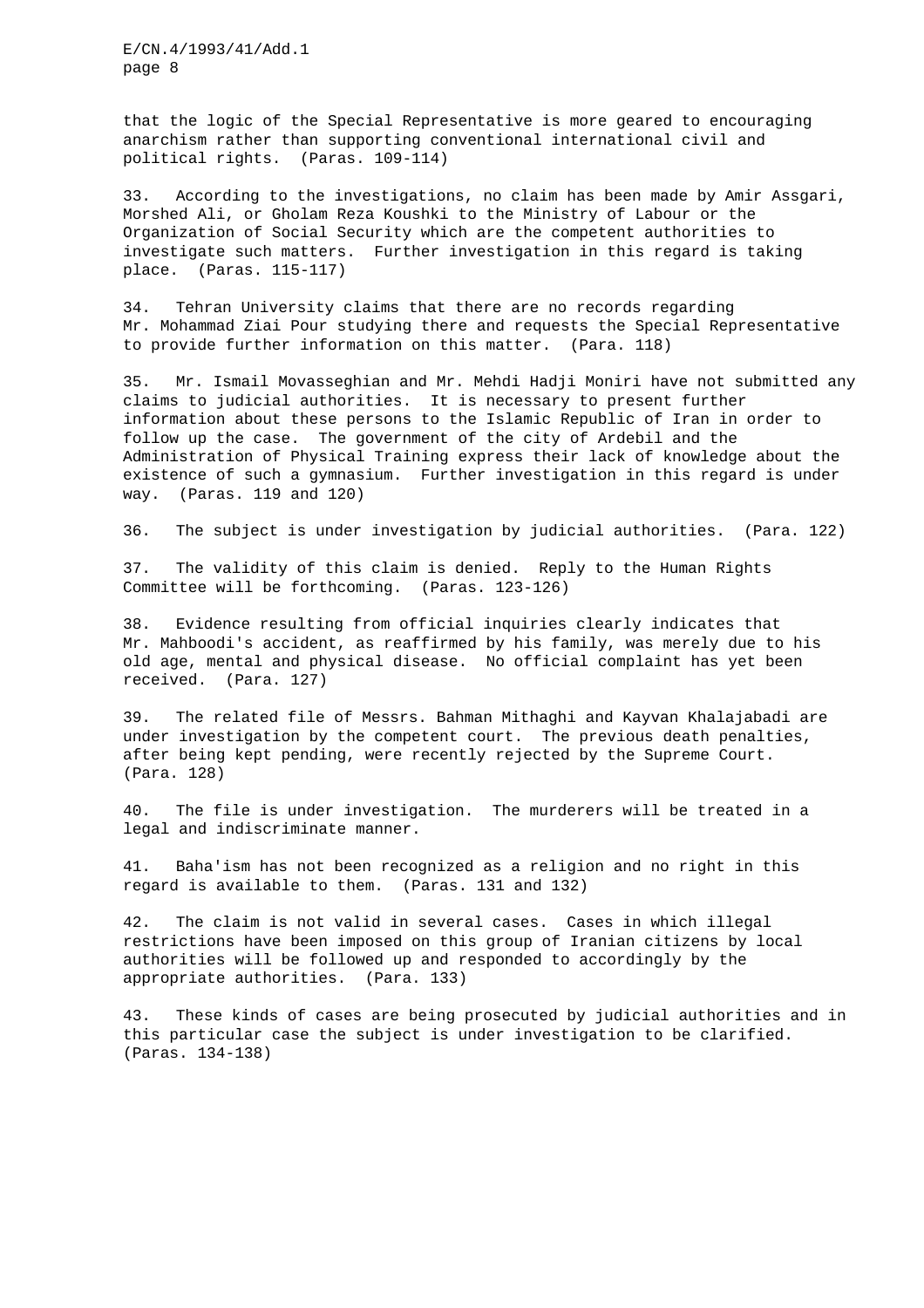44. (a) The arrest of Mr. Hossein Esfahan (ESHRAGAI) was, solely due to the violation of the law banning Baha'i sect propaganda in the Islamic Republic of Iran. He is convicted for unlawful activities and his detention is entirely unrelated to the Baha'i faith.

(b) The allegations concerning four Baha'i women are refuted.

(c) It has to be acknowledged, with regard to the arrest of 10 Baha'i by 1992, that all citizens were to be treated equally before the law. Every Iranian citizen might face legal prosecution and be kept in custody based on various charges such as civil and penal offences from which the Baha'i followers are not considered to be exempted. However, no citizen can be detained merely due to his belief. (Para. 139)

45. The allegations expressed in this paragraph are totally refuted. It has to be mentioned that the Baha'i institutional and organized activities have been legally banned in the Islamic Republic of Iran since 1983, but the Baha'is were obviously entitled to apply their own personal code. (Para. 132)

46. The Baha'is in accordance with the law are forbidden to be recruited for Government positions - few cases of Baha'i pensions are under investigation. (Para. 133)

47. The legal ban of properties applies to all Iranians who abandoned citizenship and were not present in the country to investigate their own properties. (Paras. 141-143)

48. The allegations about Baha'i cemeteries are totally refuted. The violence by the people and the demolition of the Baha'i shrines have been occurring for more than a century. (Paras. 144 and 145)

49. The allegations are totally refuted. All Baha'is are entitled to obtain Iranian passports and have the right to exit the country. (Para. 146)

50. The Iranian press freely exercises the right to publish different views and perceptions including the cited instances in the paragraph concerned. (Para. 147)

| II. Replies to the allegations made in the memorandum attached |
|----------------------------------------------------------------|
| to the letter dated 23 December 1992 and contained in the      |
| report of the Special Representative to the Commission on      |
| Human Rights at its forty-ninth session $(E/CN.4/1993/41)$     |

51. In response to the specific cases of the application of the death penalty, it may be stated that as a criminal offender, Mr. Abbas Narou'i killed more than 70 innocent people and the members of the disciplinary forces in the eastern parts of the country. During the last 10 years, he was the head of a group that distributed illicit drugs in over 10 cities in the country. The group was responsible for the transportation of more than 10 tons of illicit drugs from western borders into Iran and its widespread distribution across the country. While transporting 200 kilogrammes of heroin, he was arrested and handed over to the judicial authorities after an armed conflict that left several members of the disciplinary forces wounded or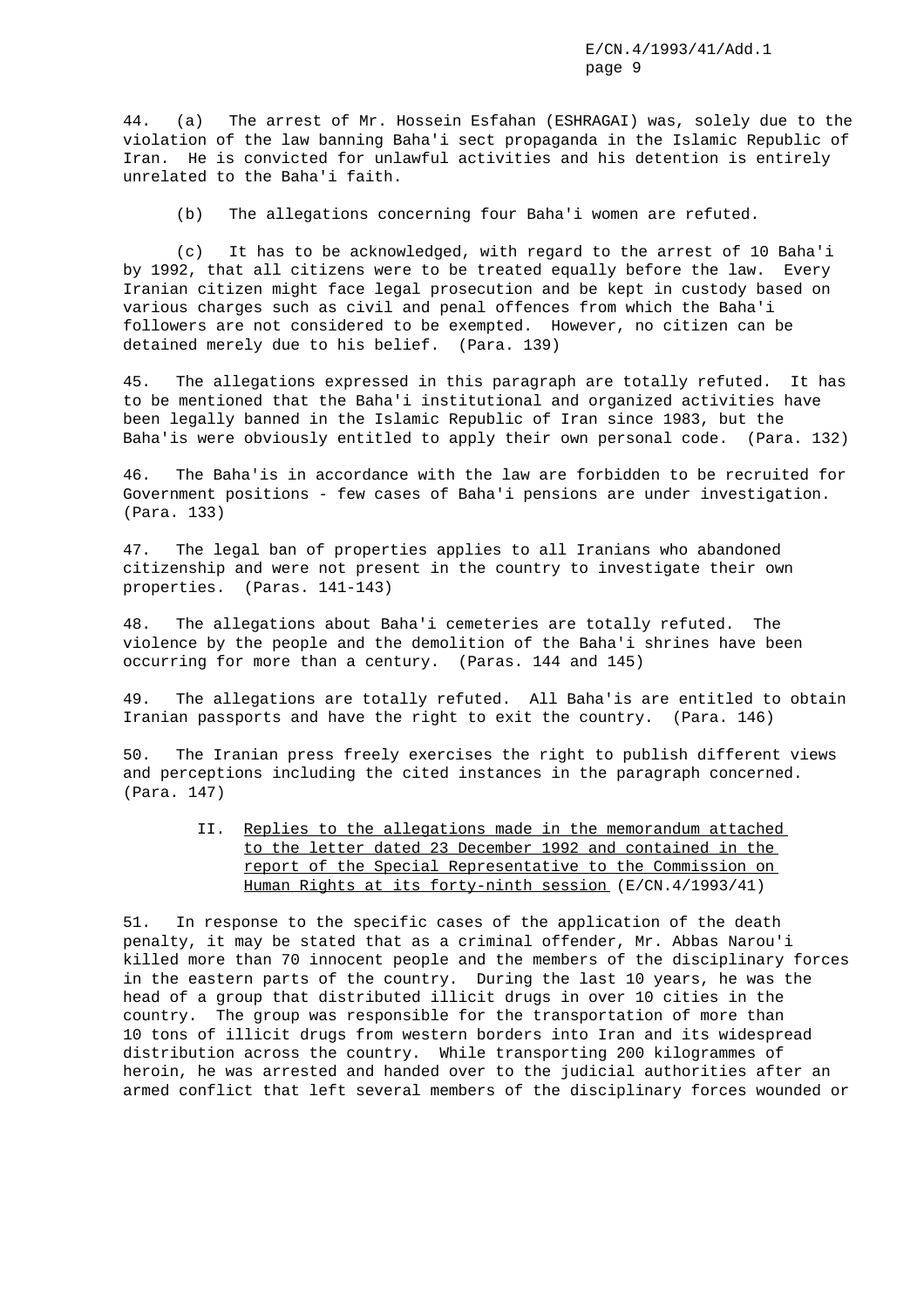martyred. The defendant's case was investigated in court and in the presence of his attorney the defendant's crime was proved. The court rendered the final judgement which was carried out following the endorsement of the Supreme Court. (Para. 68)

52. According to the investigations made, such a person was not hanged in Qom on that day. (Para. 69)

53. Mr. Elias Tofighi was a member of a terrorist group in Iraq who killed 53 innocent people during 15 military operations across the Iran-Iraq border and in the Kurdistan Province of Iran. He confessed to all his crimes. His case was investigated when several parents or close relatives of the victims filed a complaint. The court investigated the accusations and complaints in the presence of attorneys from both sides and judicial advisers, and issued the "Ghesas". The final judgement was carried out after being endorsed by relevant authorities. Allegations concerning Rahman Eliasi are denied. There is no record on him. (Para. 70)

54. The execution of Mr. Faramarz Souri is a fabrication. (Para. 71)

55. In 1992, no one was sentenced to capital punishment for political reasons. There are no records on Mr. Saleh Amin Pour and Mr. Hassan Saidi. (Para. 72)

56. For lack of sufficient information, the shooting of Colonel Sadeq Rabani by the disciplinary forces was not accepted. It is worth mentioning that on that day no one was killed in Isfahan. (Para. 73).

57. Babak Abbasian and a family friend, Alireza, attacked Rashide Aghai and stabbed him to death in a family dispute. Following the investigations made by the disciplinary forces and Criminal Court 142, the murderer and his accomplice were arrested after a year, and the case was brought to court in the presence of the complainant, the defendant and his attorney. The "Ghesas" was rendered as the final judgement because of the complainant's insistence, was carried out after being endorsed by the Supreme Court. An accomplice to murder, Alireza was sentence to one year of imprisonment. Rashide Aghai Doust was not a member of the Bassij and the murder was not political. (Para. 74)

58. All 19 persons were members of an international group of drug traffickers active in the distribution of illicit drugs for several years. Capital punishment was carried out pursuant to the court's judgement after hearing the defendants and their attorneys and upon being endorsed by the Supreme Court. (Para. 75)

59. No one was executed in Bakhtaran or Tehran on 27 or 29 September 1992. (Para. 76)

60. The disciplinary forces arrested these persons on charges of murdering the janitor of the building at 82 Valiasr Street and stealing his property. Following the testimony of local people, this case was investigated in Criminal Court 124 which demanded "Ghesas" after hearing the complainants and the defendants and their attorneys. The "Ghesas" was carried out after being endorsed by relevant authorities and the Supreme Court. (Para. 78)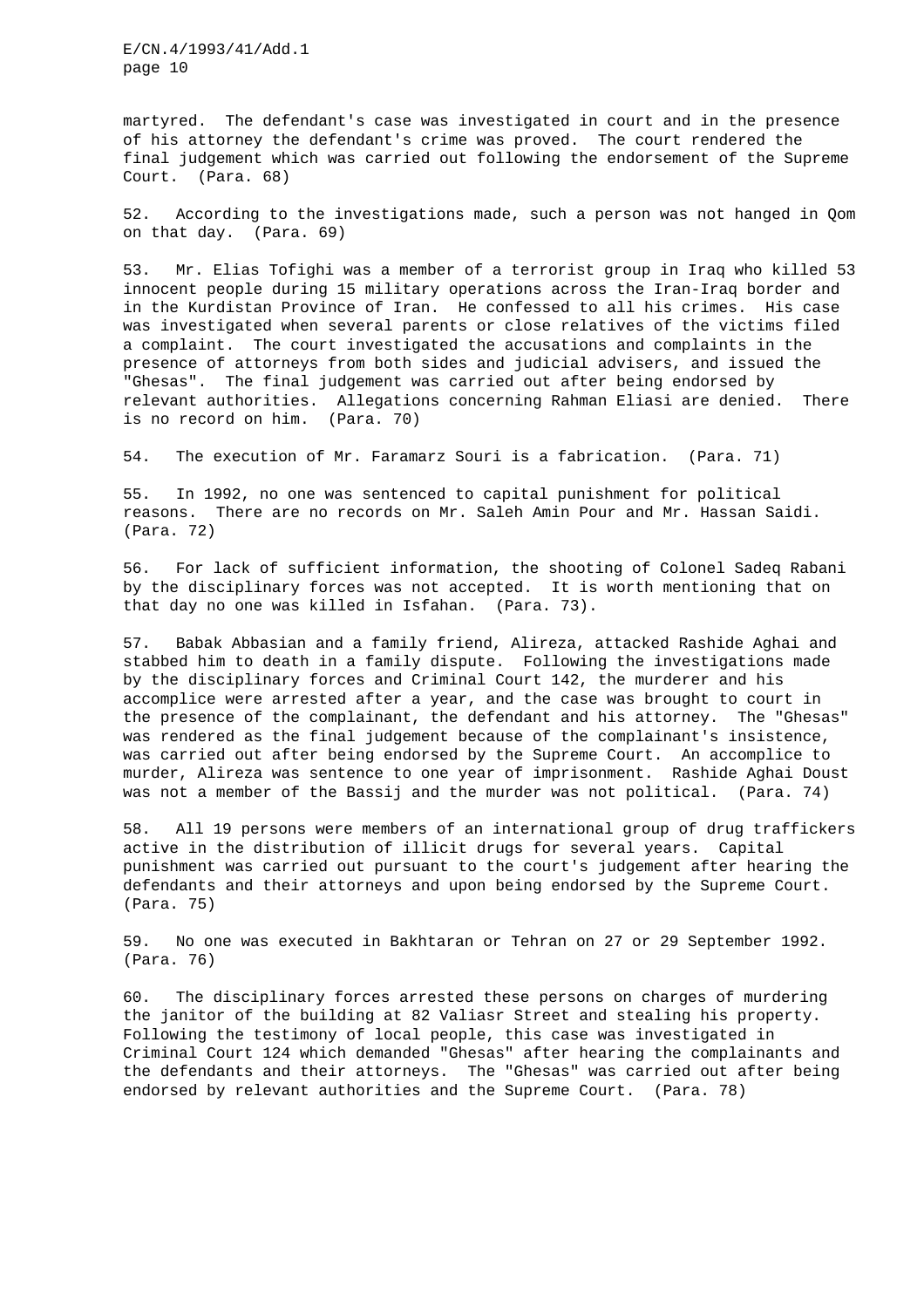61. There were no executions on 18, 19, 20 or 21 October in the provinces of Tehran or Hamadan. All of the mentioned allegations are invalid. Mr. Ali Naroui was arrested in Shiraz for membership in a drug transportation group and for distribution of at least 250 kilograms of heroin and hashish. After hearing the defendant and his attorney, the court rendered the final judgement of the death penalty which was carried out after being endorsed by the Supreme Court. (Paras. 79-83)

62. No one was stoned on 1 November 1992. There is no information about the woman. Javad Rahmzadeh killed Hamid Khoshdel, who on the day of the attack was taking a walk with his wife. The disciplinary forces of Mashad arrested the murderer and handed him over to Mashad's Penal Court 18. The court sentenced him to death in accordance with the provisions of "Ghesas" and "Had" after investigating the case and hearing the defendant and the attorneys from both sides. The sentence was carried out after being endorsed by the Supreme Court. (Para. 84)

63. Ardeshir Kianpoor was arrested by the disciplinary forces for the murder of Ali Akbar Alyan, a carpet seller, for financial reasons. The Court demanded the "Ghesas" which was carried out once it was endorsed by the Supreme Court. (Para. 85)

64. It took place on 4 October 1990. According to the victims' case, Bahram Ketabi Razlighi realized that some of the fruit contained in his shop was missing. He hid himself and waited. Next morning a minibus driver from the defence industry stops in front of the shop and starts stealing fruits with the help of Abbas, a friend. The victim follows them and is run over by the minibus driver. The murderer after his arrest said that he did not see the man when he was knocked. The case was submitted to the court which ruled that the murderer claim was false and demanded the "Ghesas". (Para. 86)

65. This is invalid and has been responded to in detail above. (Para. 87)

66. These allegations are completely false. (Para. 88)

67. (a) Ebrahim Haghshenas is convicted for the murder of Mehdi Rostam Azizi, drinking alcoholic beverages and gambling. On 21 March this year, after playing football, Ebrahim and Hassan met a friend, Rostam, and they decided to play gambling in Ebrahim's place. After some losses and gains Ebrahim and Rostam started fighting. Rostam took his shirt off and told Ebrahim who was holding a knife to attack him and prove that he was a man. He said that he had lost control after drinking alcohol, but the court found that unacceptable. Following the confession, it became clear Ebrahim had drunk alcohol, although he was fully aware when the murder took place. The judge in Criminal Court 134 of Tehran, in reading the verdict had said that the conflict was fully under control by the murderer when the murder took place. Ebrahim was therefore sentenced to death and the other two were sentenced to punitive imprisonment. The defendants objected to the court's judgement, it was submitted to the Supreme Court. Branch 16 of the Supreme Court reaffirmed the judgement which was sent to the relevant branch to be carried out.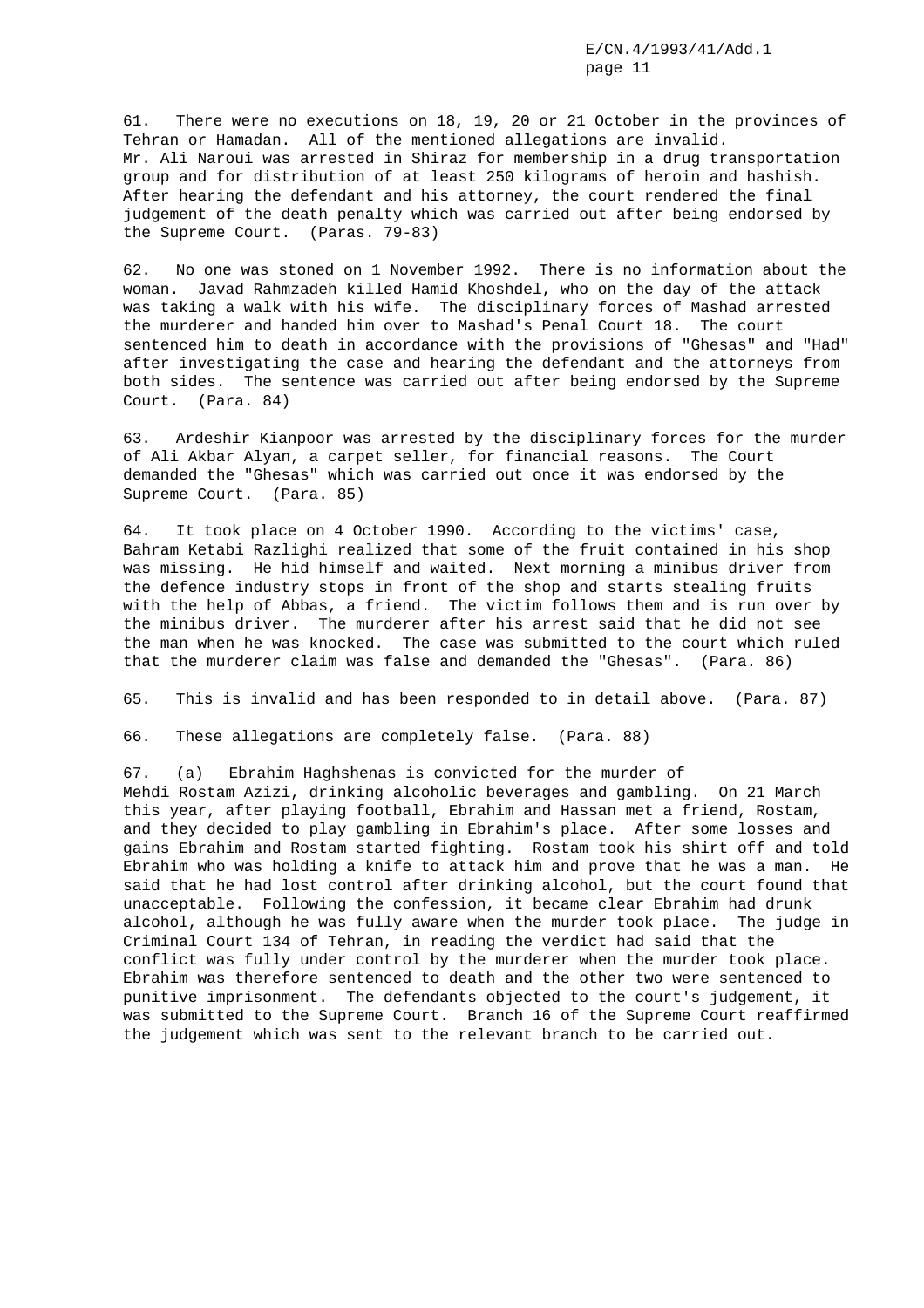(b) The dossier of Ahmad Radjabi Analoheh due to killing of his wife has been examined in Penal Court Branch 142 in Tehran. In the light of the proof of the crime, the Court had issued the decree of "Ghesas". (Para. 89)

68. No information has been found with respect to Bahman Ghahremani by the courts or by the police force in the city of Yasouj. The claim is denied. (Para. 101)

69. Legal measures against any form of arbitrary behaviour is considered by the country's judicial authorities. Legal steps will be taken against all those who have an abusive behaviour towards security and order of the society. Such cases are currently under prosecution by the disciplinary forces. Observance of the rules of Islamic Hejab (covering) is a social regulation, however, carrying out heavy penalties such as those indicated in paragraph 123 are invalid. Respecting the veil regulation is a part of social law and order. But severe convictions cited under paragraph 123 is denied. The claims under paragraphs 121, 122 and 124 as denied. Harassment and drinking alcoholic beverages in public are an offence. However, the punishments indicated in the paragraphs mentioned are all denied. (Paras. 121-124)

70. Commitment to responsibilities provided for in civil and political codes requires mental maturity. For instance, physical maturity is not a condition for participation in general elections. (Para. 172)

71. Detention of those persons is denied. Because it is the police that stops and warns those who violate the law. These matters are reflected in the newspapers with exaggeration. (Para. 173)

72. Abdollah Bagheri is a leading figure of Komeleh. He has been arrested due to armed attack and armed entrance to the country from the Iraq borders. He has so far confessed four murders, and his dossier is under investigation of the court. (Para. 174 (a)) The case under paragraph 174 (b) is denied. Mr. Hans Bohler who had been arrested because of illegal relations with military personnel of the Islamic Republic of Iran was released recently by giving security for the fulfilment of his obligation. (Para. 174 (c))

73. A Kayhan correspondent in Tabriz was detained after publishing some news and was beaten. Recently, there was news that the Minister of the Interior had emphasized that inefficient governors or mayors who create dissatisfaction among people will be discharged. Accordingly, the Governor of central Tabriz, Behrouz Fakhmi, was discharged from duty for violating the law by slapping a hard working colonel of the disciplinary forces while on duty. The news was published in Kayhan's provincial paper after it was reported in the local newspapers in Tabriz. With the publication of the report, the Governor of Tabriz, Mr. Najafi Azar, assumed that since the Governor of central Tabriz was appointed and brought to Tabriz by him, the issue being publicized undermined his dignity. He sent two letters of refutation after dishonouring the person who had a hand in it. Both letters were published but were not sufficient to withhold the Governor's anger. As a legal authority, he complained about the supervisory officer of Kayhan in East Azerbaijan in the Justice Administration Office. An officer and a representative of the Governor went to the newspaper's office in Tabriz to arrest the supervisor. The supervisor and the reporter were taken to the Justice Administration Office in the governorship's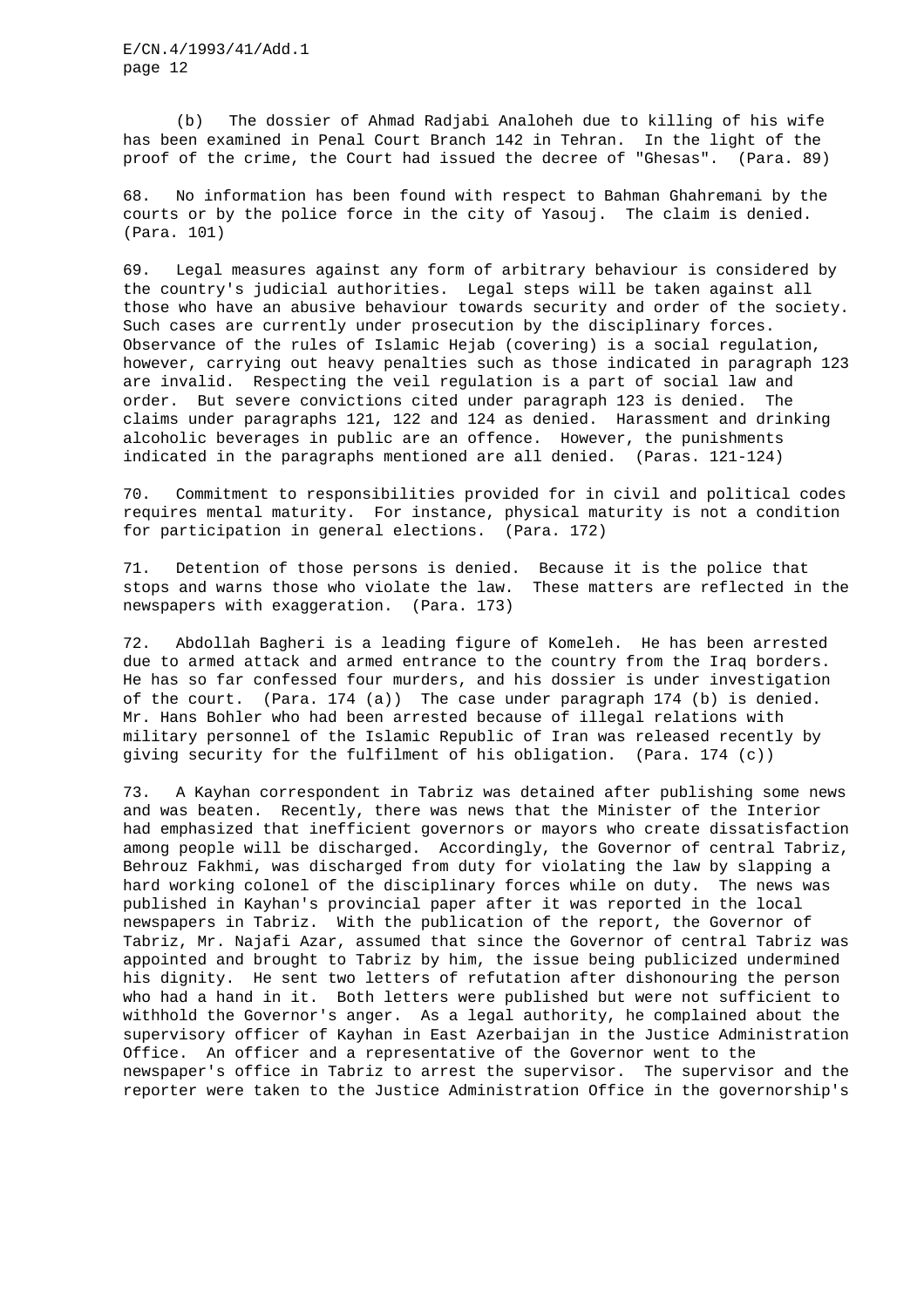car. Despite explaining paragraph 4 of article 9 of the Press Law passed by the Islamic Consultative Assembly that explicitly states that newspapers are responsible for answering every question, the judicial police, regardless of explanation said that his duty was to arrest the newspapers provincial supervisor. Consequently, Kayhan's reporter was arrested and, to the astonishment of others, beaten. After the investigations made by the newspaper and the awareness of judicial authorities of the illegal measure, the reporter was freed on bail to introduce himself to the legal authorities the next day. The complaint of the newspaper's supervisor is being investigated, and an effort is made to avoid the violation of freedom of expression by the press. (Para. 188)

74. Mr. Qorban Ali Salehabadi's crime is that of violating the law, contacting illegal groups and taking part in activities against national security. He was sentenced to two years' imprisonment. (Para. 195)

75. The Islamic Republic of Iran should render educational service meeting international standards. The Ministry of Education aims at providing the necessary educational atmosphere. This year the budget for compulsory education and higher education constitutes 40 per cent of the total budget. This takes place at a time when the military budget comprises 12 per cent of the total budget. This is indicative of the importance of education in the Islamic Republic of Iran. Investment in the field of education will yield positive results in the promotion and support of human rights. (Paras. 212 and 213)

76. According to the law on labour of the Islamic Republic of Iran under-age children are forbidden from hard work and night shift work. Such a report will prompt authorities to investigate the case and force employers to observe the law on labour. It should be noted that when the report was published in Salam newspaper, the authorities in the labour Ministry started investigating the matter. (Para. 265)

77. The issue was investigated and rare cases were found. The Secretary-General of the Relief Committee stated the issue to seek help and alert people to the poverty in the regions. Such illegal actions are not prevalent and efforts are made to stop such cases resulting from economic poverty through cooperation and work with other institutions and humanitarian organizations. (Para. 266)

78. They were not arrested. The disciplinary forces stopped several people and required identification, after which they were released. (Para. 267)

77. Ayatollah Janati's statement was more a criticism and by no means implies the violation of the right to leave or to return to the country. (Para. 262)

80. There is no information about Mr. Said Shafizadeh or about such an event having taken place at Mehrabad airport. (Para. 263)

81. Mr. Mohammad Sipehr was once summoned by the Justice Department and sentenced to a maximum of 20 days of imprisonment for violating the law. He was not condemned for his faith. (Para. 244)